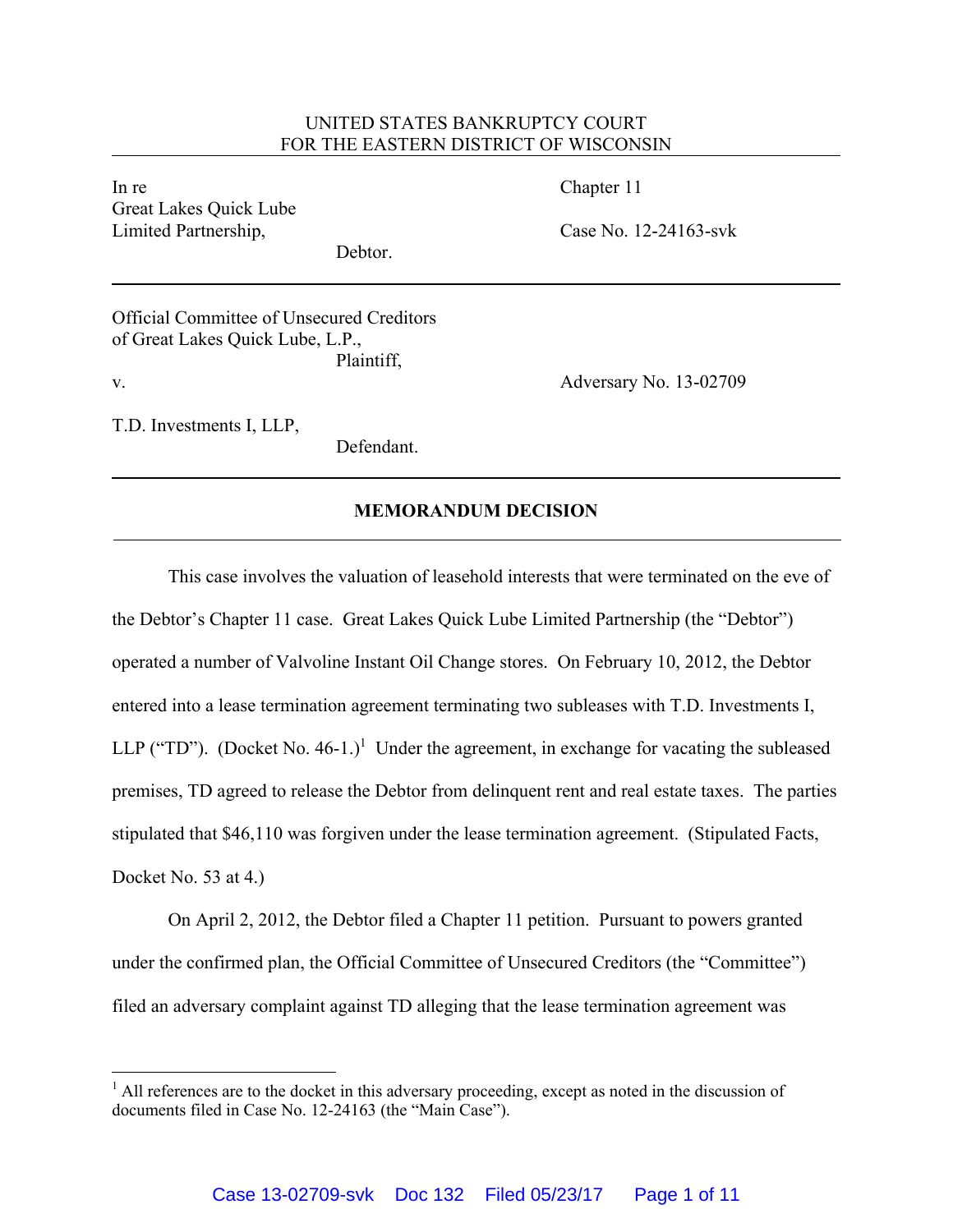avoidable as a preferential transfer under 11 U.S.C. § 547 or as a constructively fraudulent transfer under  $\S$  548(a)(1)(B). The Committee sought to recover the value of the leasehold interests under § 550(a).

 After a trial, the Court ruled that the termination did not constitute an avoidable transfer. On direct appeal, the Seventh Circuit Court of Appeals reversed. It determined that the termination constituted a "transfer" for the purposes of § 547(b) and § 548(a)(1)(B). *See Official Comm. of Unsecured Creditors of Great Lakes Quick Lube LP v. T.D. Invs. I, LLP (In re Great Lakes Quick Lube LP)*, 816 F.3d 482 (7th Cir. 2016). The Court of Appeals remanded for this Court to "determine the value of Great Lakes' transfer to TD and whether TD has any defenses to the creditors' claims." *Id.* at 486.

 After the remand, the Committee filed a motion to reopen the record to conduct discovery and submit new evidence about the value of the leases. (Docket No. 86.) TD objected. The parties briefed the issue, and after a hearing, the Court permitted the Committee to conduct discovery. (Docket No. 102.) The Court invited the parties to file whatever submissions they deemed appropriate to assist the Court in determining whether to supplement the record, schedule an evidentiary hearing, or determine the issues without further hearing. (Docket No. 114.) The Committee took the position that the record should be reopened only if the Court considered evidence about the performance of the stores after the transfer. (Docket No. 116 at 13-14.) TD had presented some evidence about the post-transfer operation of the stores at the trial, but in its brief after remand, TD conceded that the date of the transfer is the only relevant time to measure equivalent value. (Docket No. 130 at 5-6.) The Committee concluded it was not necessary for the Court to reopen the record and asserted the matter could be decided based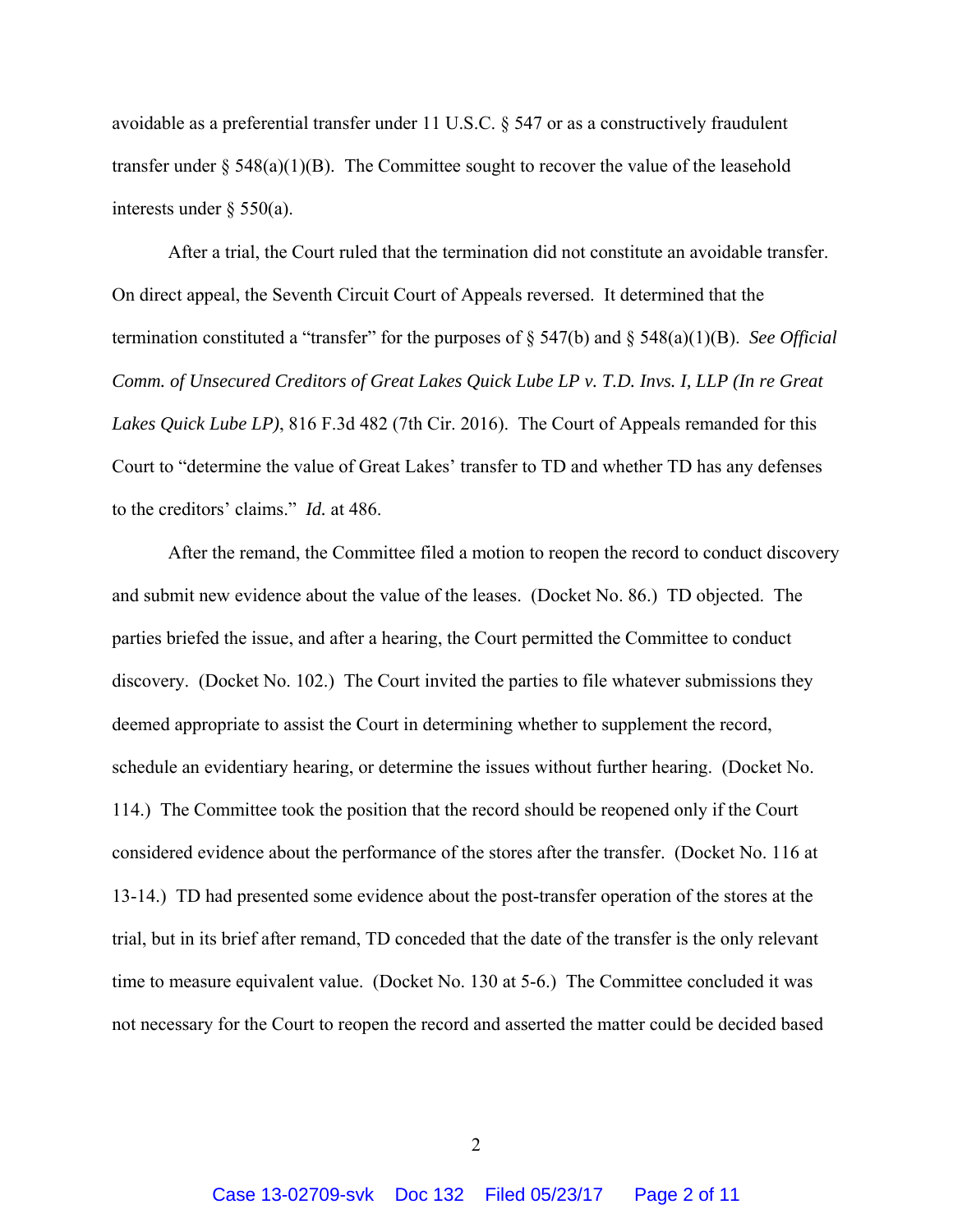on the briefs. (Docket No. 131 at 9.) Accordingly, the Court issues this decision without reopening the record.

 In their briefing following the remand, the Committee and TD have focused on whether the lease termination agreement was a constructively fraudulent transfer under the Bankruptcy Code.<sup>2</sup> The single disputed element is whether the Debtor "received less than a reasonably equivalent value in exchange for such transfer or obligation." 11 U.S.C.  $\S$  548(a)(1)(B)(i). The parties agree that "[t]he test used to determine reasonably equivalent value in the context of a fraudulent conveyance requires the court to determine the value of what was transferred and to compare it to what was received." *Barber v. Golden Seed Co.*, 129 F.3d 382, 387 (7th Cir. 1997). The Committee has the burden of proof, and whether a debtor received reasonably equivalent value depends on all of the facts of the case. *Id.*

The parties also agree that the time of the transfer is the appropriate measurement date. *See Baldi v. Lynch (In re McCook Metals, L.L.C.)*, 319 B.R. 570, 589 (Bankr. N.D. Ill. 2005) (equivalent value is determined at the time of the transfer, not through hindsight); *Daley v. Chang (In re Joy Recovery Tech. Corp.)*, 286 B.R. 54, 75 (Bankr. N.D. Ill. 2002). And the parties stipulated that the Debtor received forgiveness of \$46,110 in delinquent rent and real estate taxes under the lease termination agreement and therefore received that amount in value. (*See* Docket No. 53.) The parties are diametrically opposed on the value TD received in exchange.

 At trial, the Committee's business valuation expert, Bryan Browning, provided his opinion as to the "business enterprise value" lost by the Debtor over the remaining term of the

 $2^2$  Since the Court ultimately concludes that the Debtor did not receive reasonably equivalent value from TD under the lease termination agreement and it was a constructively fraudulent transfer, the Court does not reach the issue of whether the transfer was avoidable as a preference. (*See* Brief, Docket No. 131 at 8.)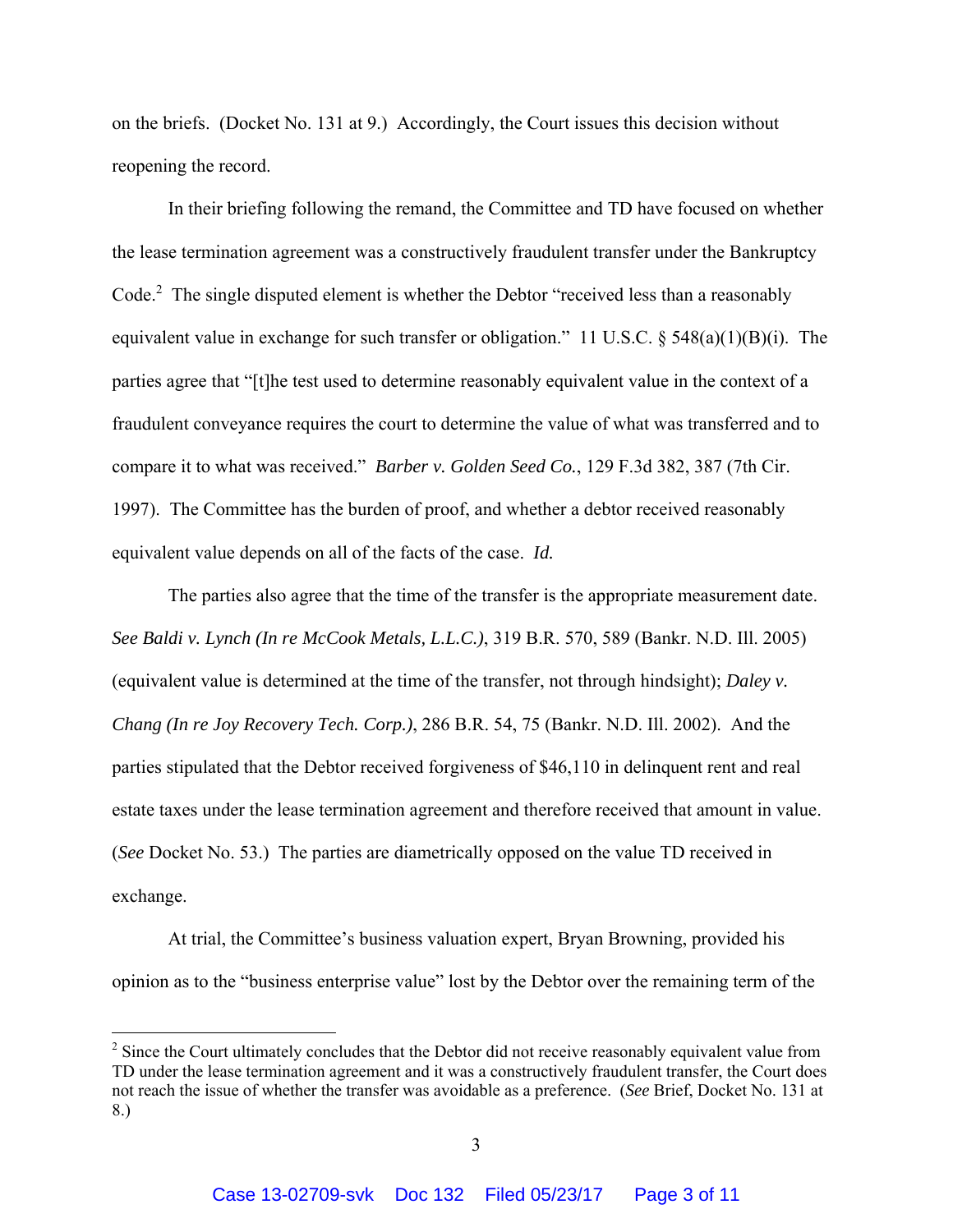leases, including an option period. (Transcript, Docket No. 81 at 145:1-6.) He suggested two values: a higher one that did not include contingent expenses, such as the Valvoline franchise fee and repairs, and a lower one that considered contingent expenses. (*Id.* at 128:14-24.) To arrive at his values, he reviewed historical operating results to forecast future sales and subtracted the cost of goods sold and administrative expenses based on historical averages. He also subtracted the rental expenses, increasing them in accordance with the terms of the leases. Converting the resulting operating profit or earnings before interest, taxes, depreciation, and amortization (EBITDA) to cash flow and discounting to present value, he arrived at an overall business enterprise value of \$310,000 for the Brookfield store. (*Id.* at 128:25 – 131:19.) Subtracting contingent expenses like capital repairs and Valvoline franchise fees, he established a value of \$294,000. (*Id.* at 131:20 – 132:10, 134:11 – 134:22.) Mr. Browning performed the same analysis for the Highway 100 store. Excluding contingent expenses, the business enterprise value was \$140,000, and including the contingent expenses, the value was \$33,000. (*Id.* at 135:3 – 136:6.) In reaching his conclusions, Mr. Browning solely relied on the lost business enterprise value, and he did not conduct a fair market valuation of the leases. (*Id.* at 145:23 – 146:5.)

Walter Simson was the Debtor's turnaround consultant who became its chief restructuring officer in the bankruptcy case. As such, he was involved in the Debtor's sale of leased stores and in the Debtor's decision to maintain certain core stores. (Transcript, Docket No. 81 at 161:18 – 164:18.) Over TD's strong objection, he also testified as to value. For the Brookfield store, he said that he looked at actual sales during the bankruptcy case which ranged from multiples of 2.4 times to 3.8 times EBITDA for the 12 months before the transaction. (*Id.* at 177:3 – 179:3.) He chose the lower end of the range and arrived at a value of \$149,000. The Highway 100 store presented a "particular challenge." (*Id.* at 179:8.) Mr. Simson explained that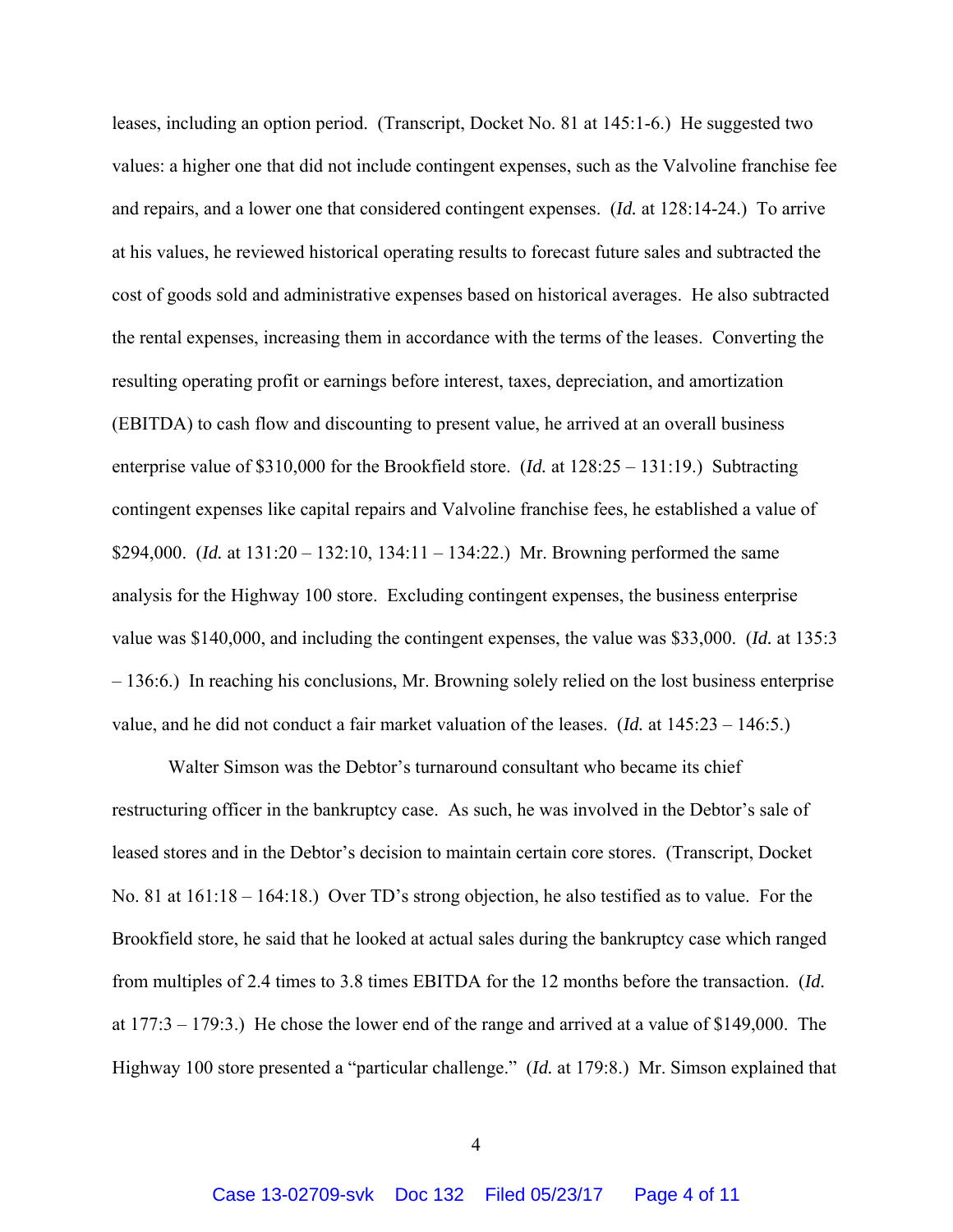due to the short remaining lease term, the store was not saleable. He therefore estimated the value of the Highway 100 store as the net profit over the two and a half years remaining on the Debtor's lease, approximately \$150,000 to \$180,000. (*Id.* at 179:4 – 180:11.) Using Mr. Browning's higher value for the Brookfield store and Mr. Simson's higher value for the Highway 100 store, the Committee concludes that the combined "value of the leases to [the Debtor] was \$490,000." (Brief, Docket No. 116 at 10.)

In support of its valuation testimony, the Committee argues that "[w]hen assets have value as an ongoing business, that value is usually determinative when considering a fraudulent transfer." (Docket No. 116 at 6.) The Committee relies on an article citing a short opinion, *In re Western Adams Hospital Corporation*, 609 F.2d 929 (9th Cir. 1979). That case affirmed the bankruptcy court's determination that in determining whether a debtor is insolvent, an operating debtor's assets should be valued as a going concern. It did not hold that business enterprise value is the appropriate measure to determine whether a debtor received reasonably equivalent value for a terminated lease. The article also recognizes that "[c]ourts have generally employed a case-by-case approach in assessing reasonably equivalent value while observing the unfairness of applying mechanical tests." Jack F. Williams, *Revisiting the Proper Limits of Fraudulent Transfer Law*, 8 Bankr. Dev. J. 55, 79-80 (1991). As the Seventh Circuit stated in *Barber*, 129 F.3d at 387, to determine reasonably equivalent value, a court must determine the value of what was transferred and compare it to what was received. The appropriate valuation approach in the first step of the analysis necessarily depends on the character of what was transferred.

The Committee also cites *Executive Benefits Insurance Agency v. Arkison (In re Bellingham Insurance Agency)*, 702 F.3d 553, 571 (9th Cir. 2012) for the proposition that "[t]he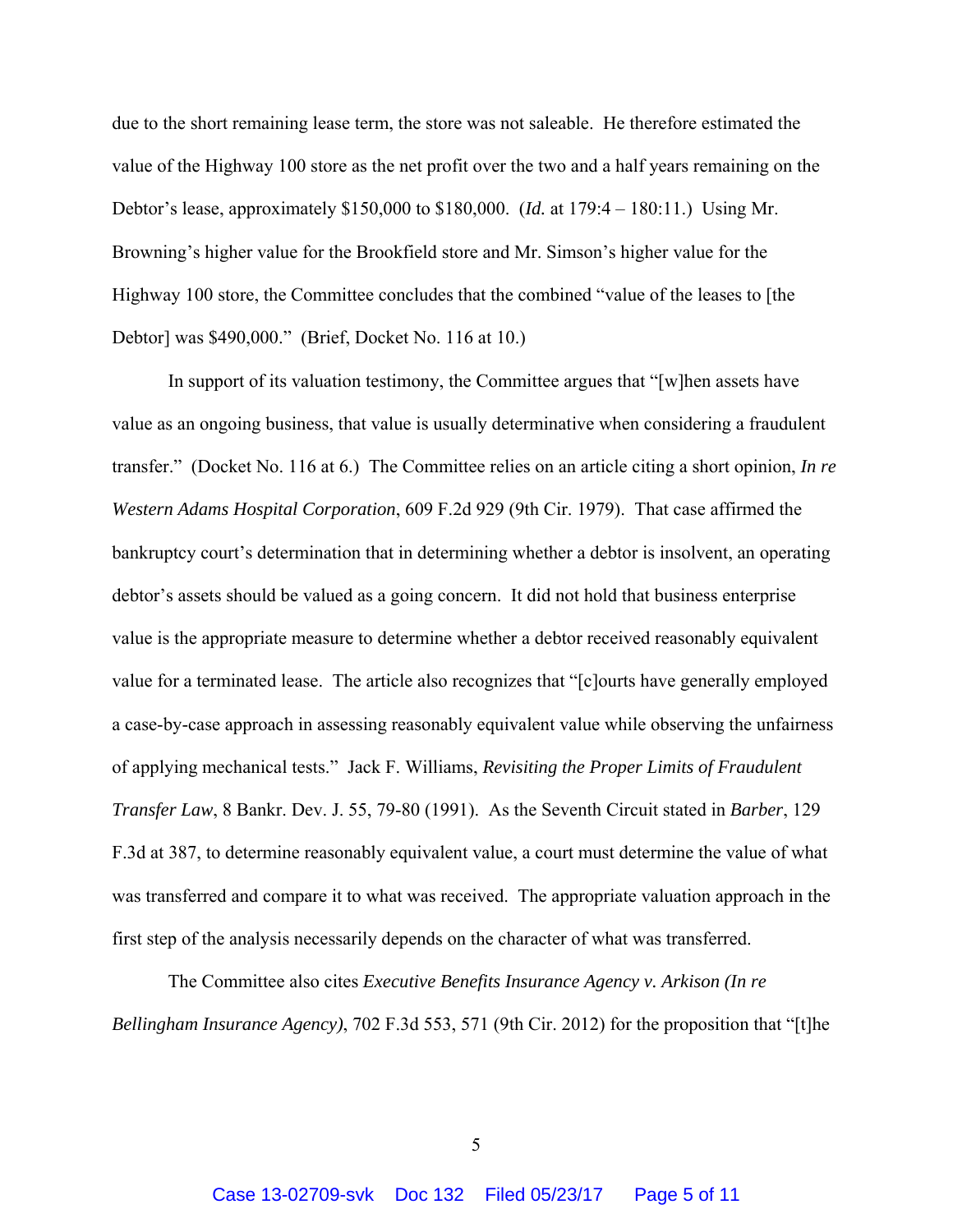transfer of an ongoing business concern can constitute a fraudulent transfer." But as TD observes, the lease termination agreement was not such a transfer.

TD counters that the Committee's valuations do not reflect the reality of the transaction. TD calls the Committee's focus on lost business value irrelevant because no business was transferred by the Debtor. (Brief, Docket No. 130 at 2.) Moreover, TD notes that Valvoline franchises were not maintained at the locations; after the leases were terminated, the Debtor transferred those franchises and their benefits to other stores. As TD points out: "the business enterprise, including the Valvoline franchise, its customers, its customer list, franchise signs, accounts receivable, equipment, etc. were not included in the transfer." (*Id.* at 14.)

 The Court agrees with TD that the Committee's valuations are misplaced. First, Mr. Browning never actually testified that calculating the "lost business enterprise" value is a recognized method for appraising a terminated leasehold interest. While this methodology may be appropriate to value an operating business, TD did not receive the transfer of such a business in the lease termination agreement. Rather, TD received its empty subleased property. The Debtor took the employees, Valvoline franchise rights, customer lists, signs and inventory and moved them to another store. If this case involved the transfer of an ongoing business, Mr. Browning's valuation may have supported the Committee's position. But the Court finds the method highly speculative and unconvincing to determine the value of a terminated lease.

Mr. Simson's valuations are also unpersuasive. He admitted that during the bankruptcy, store sales were generally accomplished in packages of multiple stores, and these leases could not be packaged. (Transcript, Docket No. 81 at 178:6-16.) Nevertheless, since the Brookfield store lease included an option that extended until 2025, Mr. Simson opined that the Brookfield store could be sold based on a multiple of EBITDA on the lower end of the range.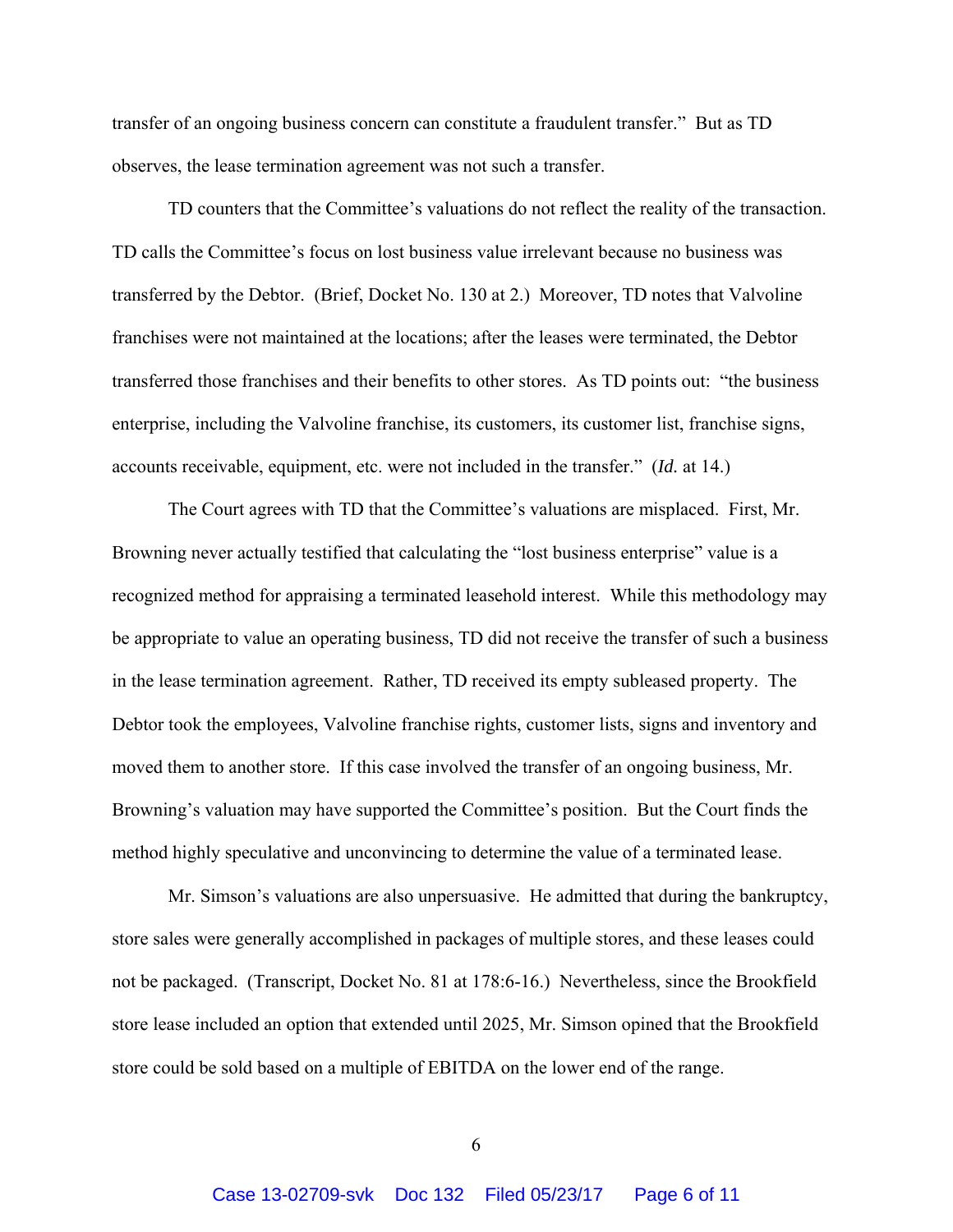First, the Court's review of the docket in the Debtor's Chapter 11 case does not confirm that sales occurred in the range recalled by Mr. Simson. The Debtor negotiated four sales of multiple stores. (Main Case Docket Nos. 538 at 16, 538-1 at 7.) According to the sale motion, the Debtor proposed to sell four stores in Kentucky at a price representing 3.77 times EBITDA. (Main Case Docket No. 289.) The Debtor sold several stores in Indiana based on a multiple of 3.98 times EBITDA. (Main Case Docket No. 305.) Another sale motion sought to sell five locations in Iowa for a multiple of 3.9 times EBITDA. (Main Case Docket No. 311.) The purchase price for eleven locations in St. Louis, Evansville and the Quad Cities was \$715,000 or 3.57 times EBITDA. (Main Case Docket No. 306.) The documents filed in the Debtor's bankruptcy case do not support Mr. Simson's range of 2.4 to 3.8 times EBITDA.

Even if Mr. Simson's testimony tracked with the actual sale prices, a more important defect in his analysis is that he compared apples to oranges. For example, the amended asset purchase agreement ("APA") for the Indiana stores shows that in addition to the leasehold interests, the Debtor sold "equipment, Usable Bulk Inventory . . . , contract rights, goodwill, tools, shop and office supplies, furniture, and fixtures." (Main Case Docket No. 426 at 1.) Moreover, the APA was contingent on Valvoline delivering the customer list for each store for the last three years, "which shall include for each such customer its name, address, telephone number, email address, and maintenance history." (*Id.* at 2, 4.) Similarly, the Iowa sale involved "substantially all of the assets relating to or used in connection with the operation of" the stores, and the sale was subject to Valvoline's approval, as the buyer intended to operate as a Valvoline franchisee. (Main Case Docket No. 311 at 5, 6.) The St. Louis, Evansville and Quad Cities sale included customer lists and special provisions for the buyer to obtain signs and equipment. (Main Case Docket No. 306 at 6.) Valvoline's consent was required for the Kentucky sale,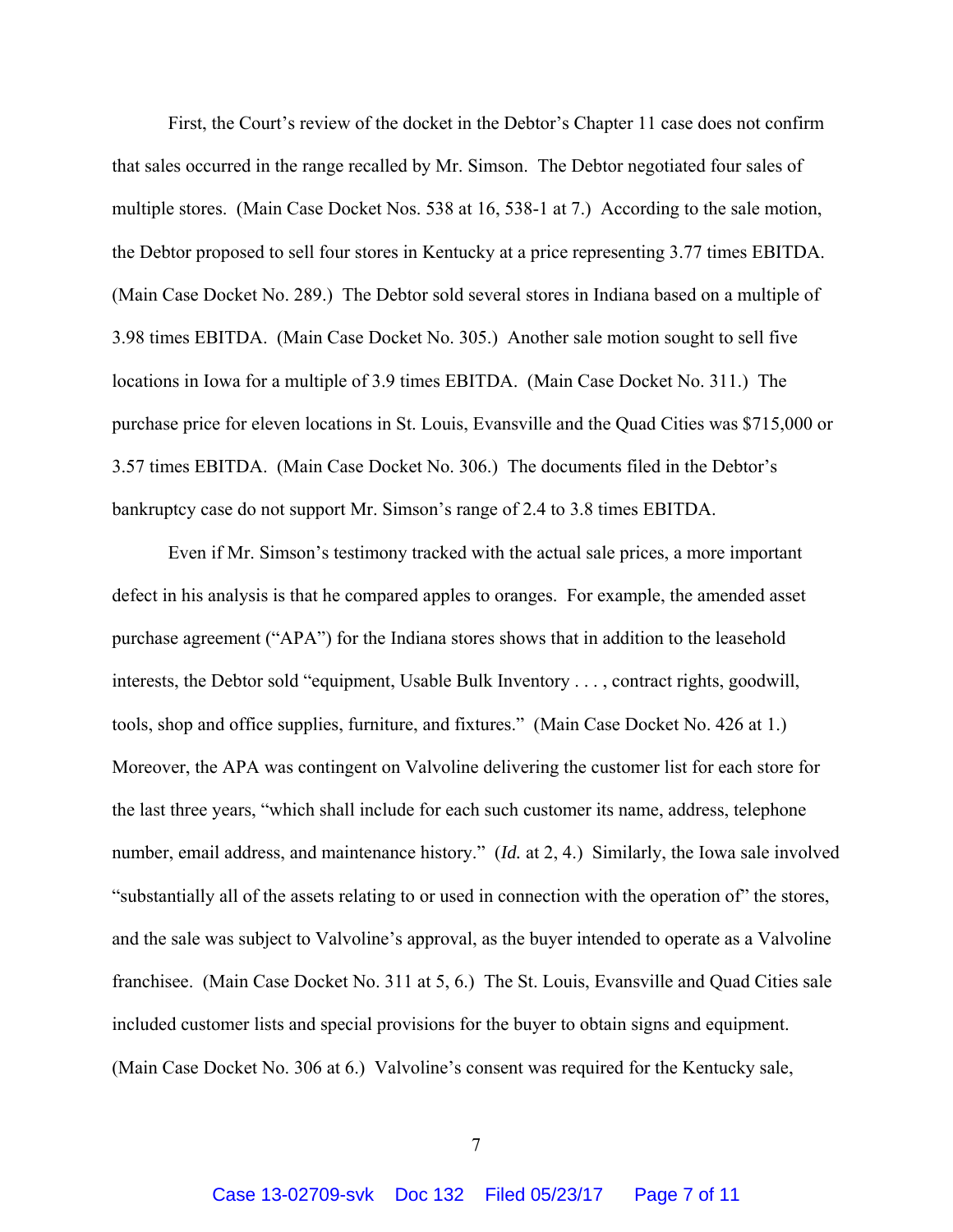because the buyer intended to act as a Valvoline franchisee, and all usable inventory was included in the sale, along with substantially all of the Debtor's other personal property at those locations. (Main Case Docket No. 289 at 5-6.)

By contrast, TD did not receive the customer lists or personal property as part of the lease termination agreement, and TD did not have the opportunity to operate as a Valvoline franchisee. Instead, TD received the Brookfield property back in a condition that John Theisen, TD's corporate representative, testified was a "mess of waste oil throughout the four bays, as much as three-quarters of an inch. TD paid for that cleanup." (Transcript, Docket No. 82 at 62:17-18.) Unlike the sales during the bankruptcy case, the lease termination agreement contemplated that the Debtor would remove all the Valvoline computers, software and printers, as well as all of the Debtor's personal property and inventory. (Docket No. 46-1.) Jimmy Wheat, the Debtor's president, testified that the Debtor had built up a loyal clientele who trusted their mechanics at the Brookfield and Highway 100 locations, and the Debtor placed those mechanics and store managers at other locations. (Transcript, Docket No. 81 at 66:8-13.) He also testified that the Debtor gave up the Valvoline license at the locations, and that the Debtor had never tried to sell a location without a Valvoline license. (*Id.* at 69:3-11.) Dorothy Ramsey, the Debtor's chief financial officer, testified that the Debtor did not transfer the customer lists for the stores to TD, but kept those lists for other locations. (*Id.* at 118:20-24.) Assets other than the leases, such as customer lists, Valvoline signs and systems and inventory, clearly were important components of the Debtor's bankruptcy sales. But the lease termination agreement involved only the surrender of the leased premises. Based on these discrepancies, the Court rejects Mr. Simson's valuation of the Brookfield lease. The vast differences between the sales that occurred during the bankruptcy case and the termination of that lease compel no other conclusion.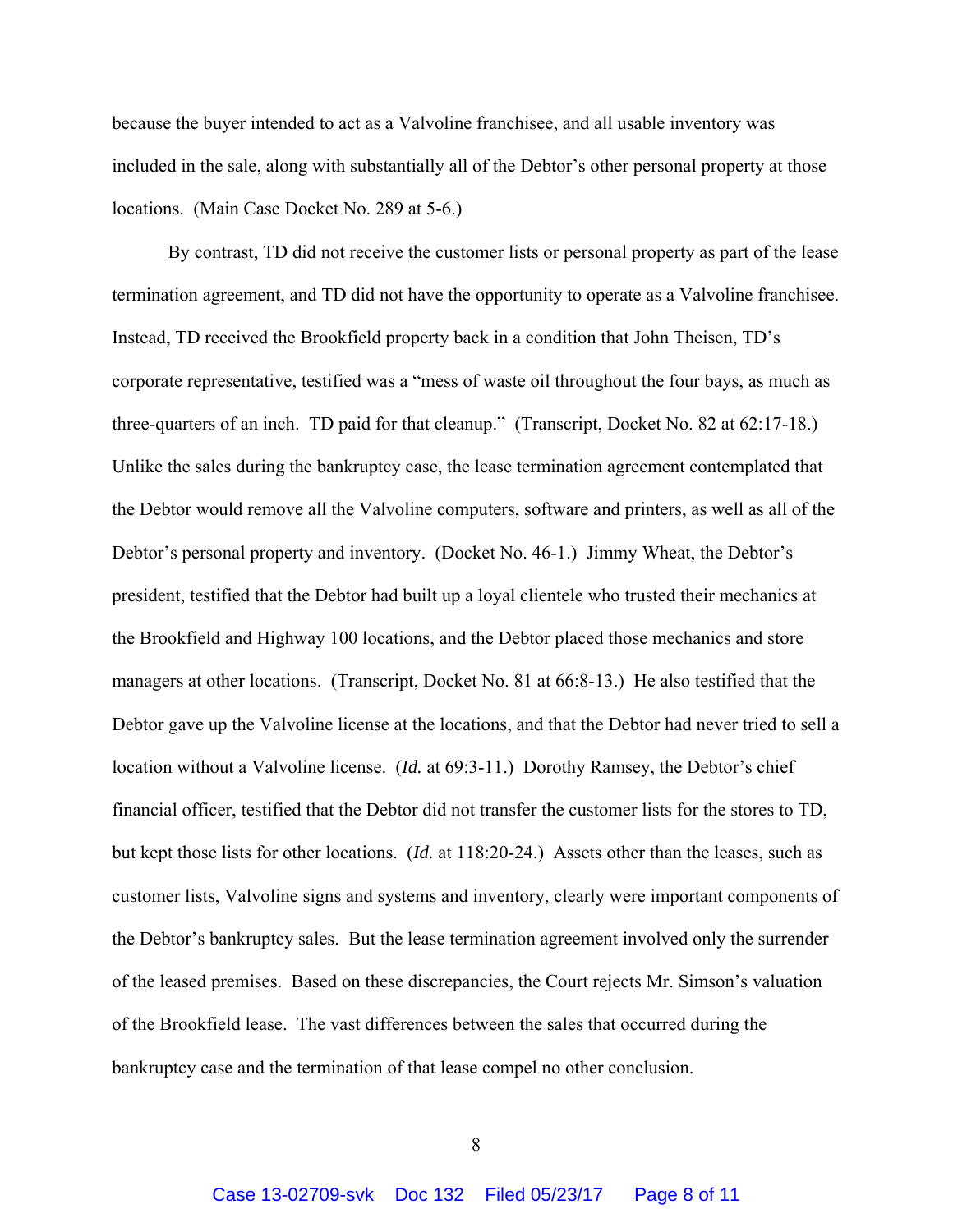And Mr. Simson's value of the Highway 100 store was even less reliable. The lease had about two years to run, and the store was not saleable. But Mr. Simson speculated that if the mechanism were "available to maintain the operation, I would have seen that as being an opportunity to take the cash flow from the Highway 100 lease and bring it into the estate." (Transcript, Docket No. 81 at 184:15-19.) Then, without considering the cost of the mechanism to maintain the operation or providing a satisfactory explanation of how the opportunity translated to the value of the terminated leasehold interest, Mr. Simson stated that the fair market value was "Something like three times cash flow, and depending on what your view of future cash flow is, anywhere from \$180 to, depending on if the company is a taxpayer, to \$90,000 a year, so two and a half times that, \$240,000, something like that." (*Id.* at 184:19-23.) On crossexamination, Mr. Simson admitted that using a "conventional approach" to valuing the Highway 100 store, the value would be zero. (*Id.* at 189:20 – 190:1.)

Over TD's strenuous objection, the Court permitted Mr. Simson to testify as an owner of the property as to the value of the leases. *See In re Levitt & Sons, L.L.C.*, 384 B.R. 630, 645-47 (Bankr. S.D. Fla. 2008). At the time, the Court noted that the weight of his testimony would be treated appropriately. The Court now rejects Mr. Simson's valuation testimony as unconvincing.

TD argues that the value of a leasehold interest should be determined by the amount of net rent or profit compared to fair market rental value of the premises. (Brief, Docket No. 130 at 10.) Case law provides examples of courts employing this methodology. *See In re Edward Harvey Co.*, 68 B.R. 851, 856 (Bankr. D. Mass. 1987) (valuing leasehold interest using the present value of the difference between the contract rent and the market rent for the remaining term of the lease, including a five-year option, to determine whether a fraudulent transfer occurred). In *Sharp v. Chase Manhattan Bank USA, N.A. (In re Commercial Fin. Servs.)*, 350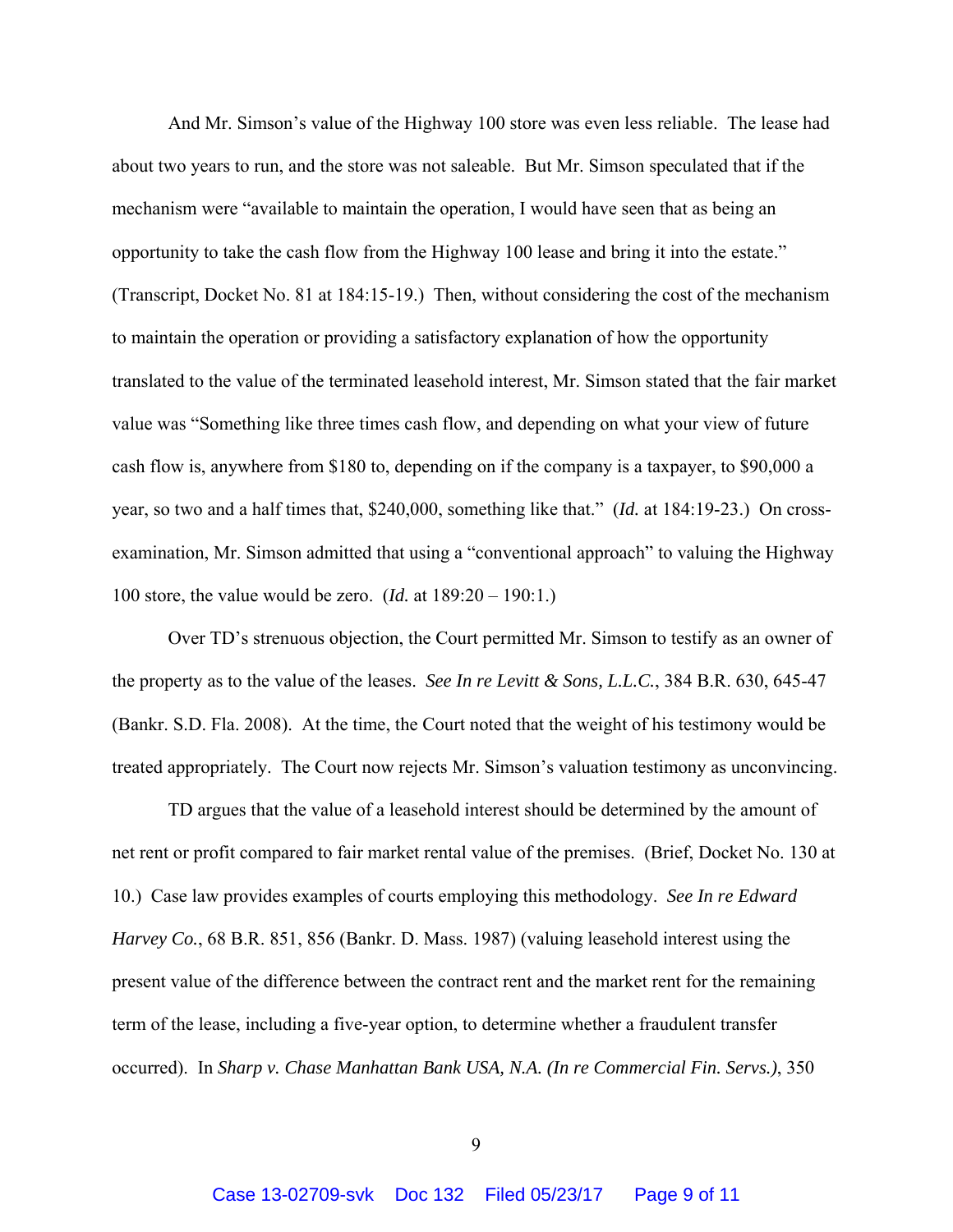B.R. 520 (Bankr. N.D. Okla. 2005), the court analyzed expert testimony concerning the debtor's solvency in a fraudulent transfer case. The expert valued the debtor using an adjusted net asset value approach, and leases comprised one component of the debtor's assets. The court quoted a valuation treatise on how to value leases as assets or liabilities: "The general method for determining leasehold value is to compute the present value of the difference between the lease payments under the lease and a market lease payment over the remaining term of the lease agreement." *Id.* at 537 (quoting 2 Jay Fishman, Shannon Pratt & J. Clifford Griffith, *PPC's Guide to Business Valuations*  $\sqrt{702.7}$  (15th ed. 2005)). To emphasize the point, the court quoted another expert: "the fair market value of the lease is usually determined as the discounted present value of the future benefits to the lessee. This is the difference between the market rent and the actual rent being paid." *Id.* (quoting Gary R. Trugman, *Understanding Business Valuation* (AICPA 2d ed.)). This methodology is more appropriate than Mr. Browning's business enterprise valuation and Mr. Simson's valuation, because it reflects what the Debtor actually lost: the ability to continue to rent the premises for the rent payable under the lease. And this mirrors what TD received: the premises themselves. The Debtor did not lose all of the benefits of the operating business, as it took the customer lists, mechanics, Valvoline license and other trappings of the operation to new locations. Since the Debtor retained those benefits, the Debtor and its creditors did not lose the value of the benefits when the Debtor agreed to terminate the leases. Accepting TD's proposed methodology, TD may have received a fraudulent transfer if the Debtor's leases were below-market leases and the transfer of the leasehold interests gave TD the ability to re-lease the premises at market rate.

TD points out that both the Debtor's president and chief financial officer testified that they believed the Debtor was paying fair market rent. (Brief, Docket No. 130 at 17; Trial